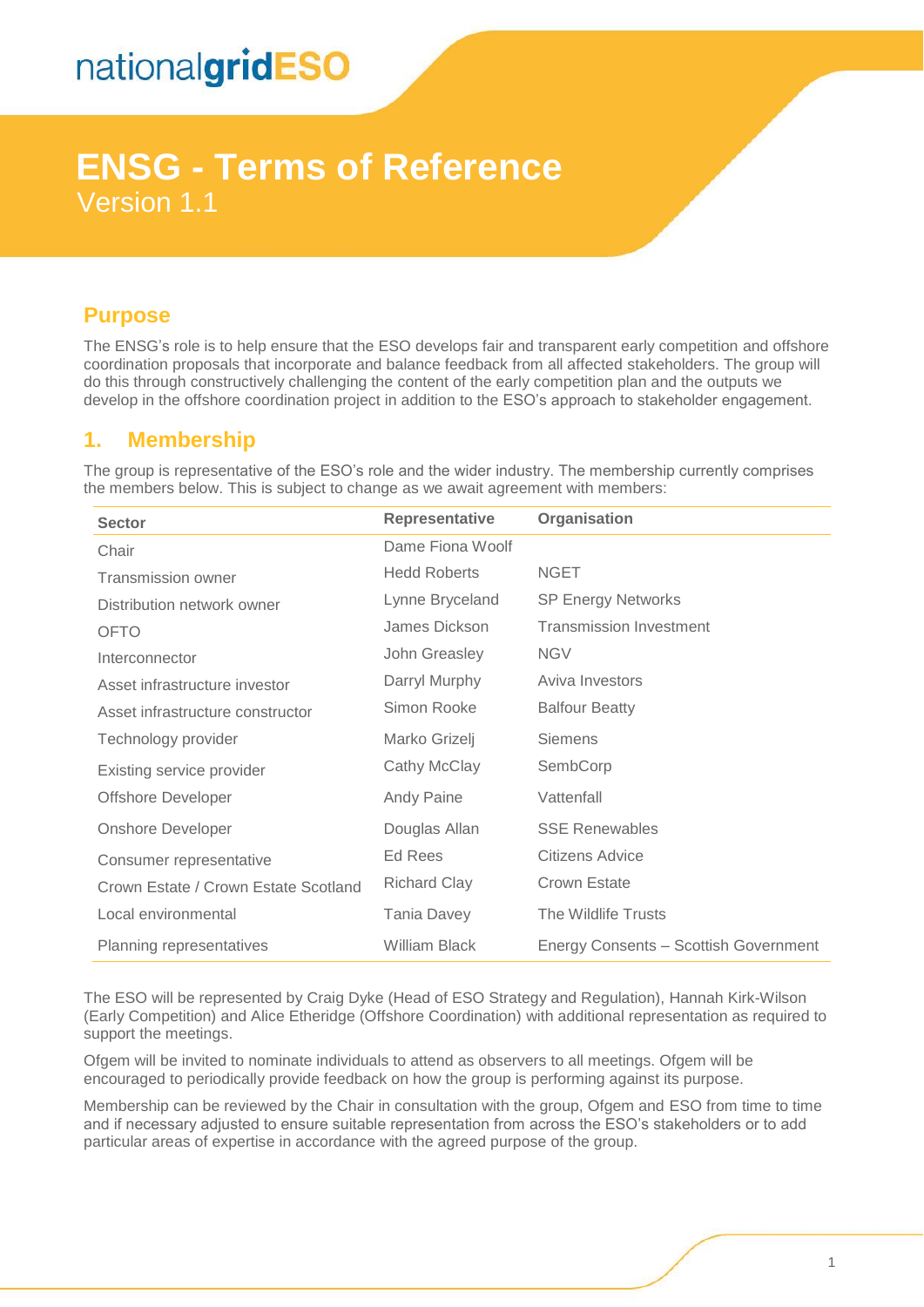### **Chair**

The Chair will be appointed by the ESO, in consultation with Ofgem, in an open and transparent manner. The Chair shall act as an individual and not represent any particular organisation.

If the designated Chair is not available for part or all of a meeting, then a formal nominee shall be agreed at that meeting with group members and will be responsible for convening and conducting the relevant meeting or section of the meeting. This will be facilitated by the Technical Secretary and be referred to as the Alternate Chair. The Alternate Chair is responsible for informing the Chair as to the salient points and decisions raised and agreed at the meeting.

The Chair will attend National Grid ESO's Board meetings at least once a year to provide an update on the Stakeholder Group. The Chair and the Board will be free to discuss suitable topics. In addition, the Chair will attend the Early Competition Advisory Committees and occasional meetings with Ofgem and the Chairs of equivalent groups to discuss the progress of the group and to share any challenges or best practice examples.

The Chair, supported by the secretariat, will be responsible for providing Ofgem with formal reports on the group's views on the ESO's proposals at relevant points in the process.

The ESO cannot unilaterally dismiss the Chair without first notifying first both the group and Ofgem. Ofgem will need to understand the exact reasons for dismissal and may seek further information, including through direct contact with the Chair and other members of the group, ahead of any dismissal.

The Chair will receive remuneration to recognise the level of commitment required.

Requests for expenses and/or remuneration from other members of the group will be considered by the Chair and the ESO. Any remuneration and expenses that are agreed will be paid by the ESO.

#### **Role of Stakeholder Group members**

Members of the Stakeholder Group are responsible for scrutinising and providing input and expert challenge to the Early Competition and Offshore Coordination projects. While members don't formally represent all of the organisations in their sector, we expect members' views to be influenced by the type of organisation they are from, and their experience of a particular sector. They should, to the best of their knowledge, attempt to reflect the views of as many stakeholders in their category or sector as possible in order to achieve as wide sector input as possible. Hence, we have made efforts to ensure a good range of representation across the different sectors.

In practice, this means individual members will:

- Bring their expertise, new insights and engagement skills.
- Consider and review all documentation circulated.
- Identify areas of agreement and disagreement, and input into the group's report to Ofgem.
- Sign on to an agreed programme of work / forward agenda for the group. This will be discussed and adjusted with agreement from the group as requirements change or are further understood.
- Be required to formally approve the group's Terms of Reference (i.e. this document).

## **2. Secretary**

The ESO will appoint a Technical Secretary who will report to the Chair. The Technical Secretary shall support the Chair in ensuring the smooth functioning of the group. The Technical Secretary will act as an independent support for the Chair and the group ensuring arm's length interactions with wider ESO employees. To provide further independence the Technical Secretary will be someone outside of the Strategy and Regulation department.

The Technical Secretary will be responsible for producing and circulating relevant materials as described in the sections below called "Inputs" and "Outputs".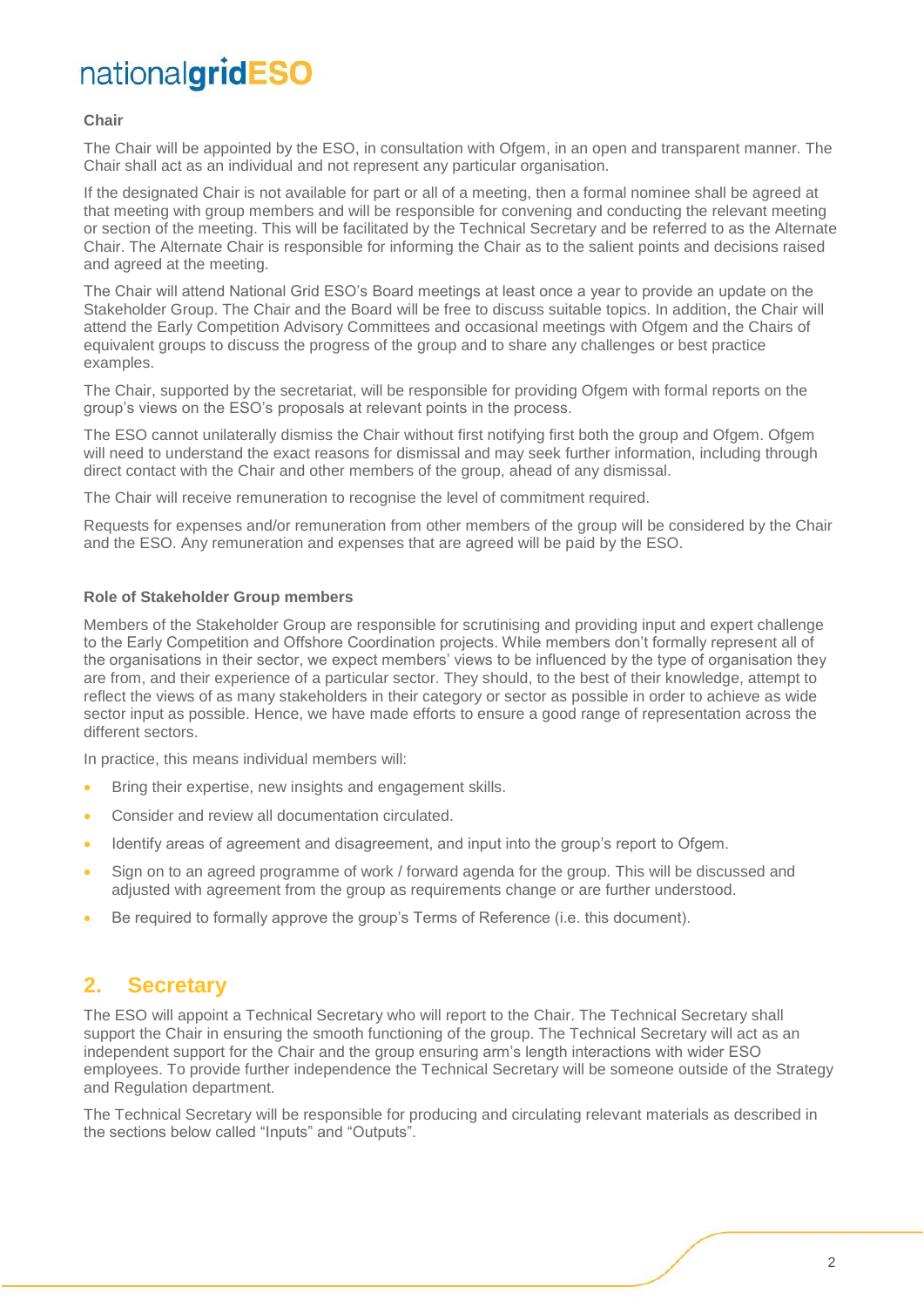## **Inputs**

For each meeting the Technical Secretary will produce a pack consisting of:

- Agenda and apologies for absence
- Minutes from the previous meeting
- Papers and other items for discussion, decision and noting (clearly demarcated)
- Actions log
- Challenge log

This pack will form pre-read material that will be circulated to the group at least one week in advance of each meeting. Materials will be sent to the group when and as available to give the group time to read all materials.

A skeleton forward agenda will be agreed at the preceding meeting and finalised and approved by the Chair through iteration and approval of inputs. The agenda for the first meeting will be drafted by the ESO and approved by the Chair.

At the beginning of each meeting the Technical Secretary should confirm with the group whether the minutes and action and challenge logs from the previous meeting are an accurate and complete record of the discussion that took place.

### **Outputs**

The Technical Secretary will circulate to the group the following materials no later than one week after each meeting, for comment:

- Meeting minutes (including decisions made, items discussed and noted, and recommendations).
- Actions and challenge log.
- Skeleton agenda for next meeting.

The minutes should anonymise or redact any commercially sensitive information.

## **3. Quorum**

At least seven members of the group, including the Chair or Alternate Chair, shall be required to constitute quorum for each group meeting, or part of a group meeting.

### **Non-disclosure and declaration of interests**

Each member of the group is required to sign a non-disclosure agreement (NDA) that prohibits the use of information marked as "CONFIDENTIAL" that they obtain in their role on the group for any other purpose (including commercial purposes).

Each member of the group is required to complete a Declaration of Business Interests form that requires them to disclose any business interests (including, but not limited to, shares, consultancy arrangements, directorships) that they or their partner or spouse have in National Grid. The Chair, in consultation with the ESO, shall consider any interests disclosed before making a final decision on the individuals' appointment to the panel and/or to share any information with them.

Where there are individuals where there is an increased risk of a perceived conflict (such as individuals who work for an organisation that supplies services to National Grid) the ESO will on a case by case basis assess whether it is appropriate for that individual to be excluded from forming part of the team that bids for or supplies services to National Grid ESO.

At the beginning of each meeting the Chair and the group shall ascertain with the assistance of members the existence of any conflicts of interest. The agenda (including the participation of members with identified conflicts of interest in relevant agenda items) and circulation of materials will be managed to ensure that these issues are managed appropriately.

## **4. Fast Track Advice Process**

Where urgent advice is required of the ENSG prior to the next scheduled meeting, views will be sought from all board members with clear timeframes for response.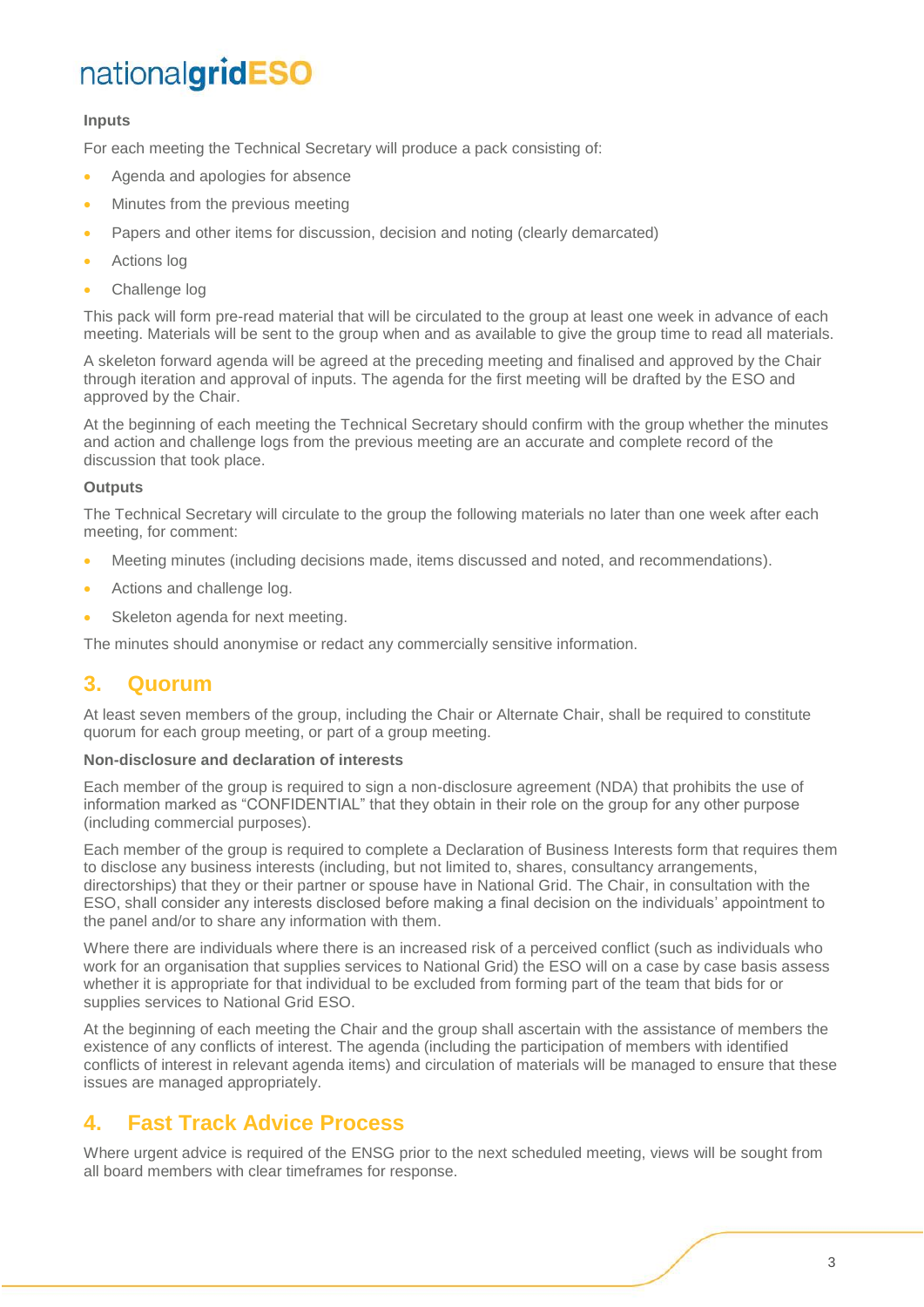# **5. Frequency of meetings**

Members of the group will serve from July 2020 until April 2021 (allowing for further questions from Ofgem following submission of the projects in February and March 2021).

Members must advise the Chair of any change in their circumstances as the earliest opportunity. The expectation is that all members will make every effort to attend all meetings. Any proposal (by Ofgem, the ESO or otherwise) to extend the commitment of the group will be discussed and agreed by the group.

Members are expected to propose a delegate/ substitute should they be unable to attend a meeting. Members must appoint a delegate / substitute who is equally representative of their sector.

The group shall typically meet for a half day 5 to 6 times during the period<sup>1</sup>. Meetings will ordinarily take place at a suitable location in central London and/or via Microsoft Teams and will be arranged by the Technical Secretary. Meetings may occasionally be moved to a different date, held at other locations or last longer, after appropriate consultation with the group. Members shall confirm notice of attendance or apologies of absence to the Technical Secretary no less than a week in advance.

## **6. Minutes of Meetings**

Minutes from the sessions will capture key decisions, messages and required actions from the meetings.

The minutes of each meeting shall be prepared by the Technical Secretary.

Full copies of the minutes, including attachments, shall be provided to all members no later than five working days following each meeting.

The Technical Secretary shall also maintain an action item list annotated with progress milestones and/or completion dates.

The minutes of each meeting will be monitored and maintained by the Technical Secretary as a complete record. Unless otherwise agreed, all agendas, minutes and action lists shall be electronically filed and accessible only by authorised personnel.

# **7. Advisory Committee function**

## **Roles and Responsibilities**

*For Early Competition:* 

- Challenge whether the views of all stakeholder groups have been fairly considered in developing proposed competition models.
- Challenge whether a level playing field is being created and barriers to entry removed where possible.
- Challenge whether stakeholder views have been fairly reflected in the ESO's proposed roles and responsibilities for the ESO and other industry parties.
- Challenge whether the ESO's proposed funding arrangements represent value to customers.

### *For Offshore Coordination:*

 $\overline{a}$ 

- Challenge whether stakeholders' views have been fairly reflected in the review of technology readiness, the development of offshore conceptual designs and the impact on the onshore network.
- Challenge whether the views of stakeholders have been fairly taken into account in the development of the cost benefit analysis framework and results. Provide constructive challenge on the development and outputs of the cost benefit analysis.
- Challenge whether all areas important to stakeholders have been covered by gap analysis.
- Challenge the proposed scope for the second phase of the project.

<sup>&</sup>lt;sup>1</sup> Given current COVID restrictions, initial meetings may be by video conference.